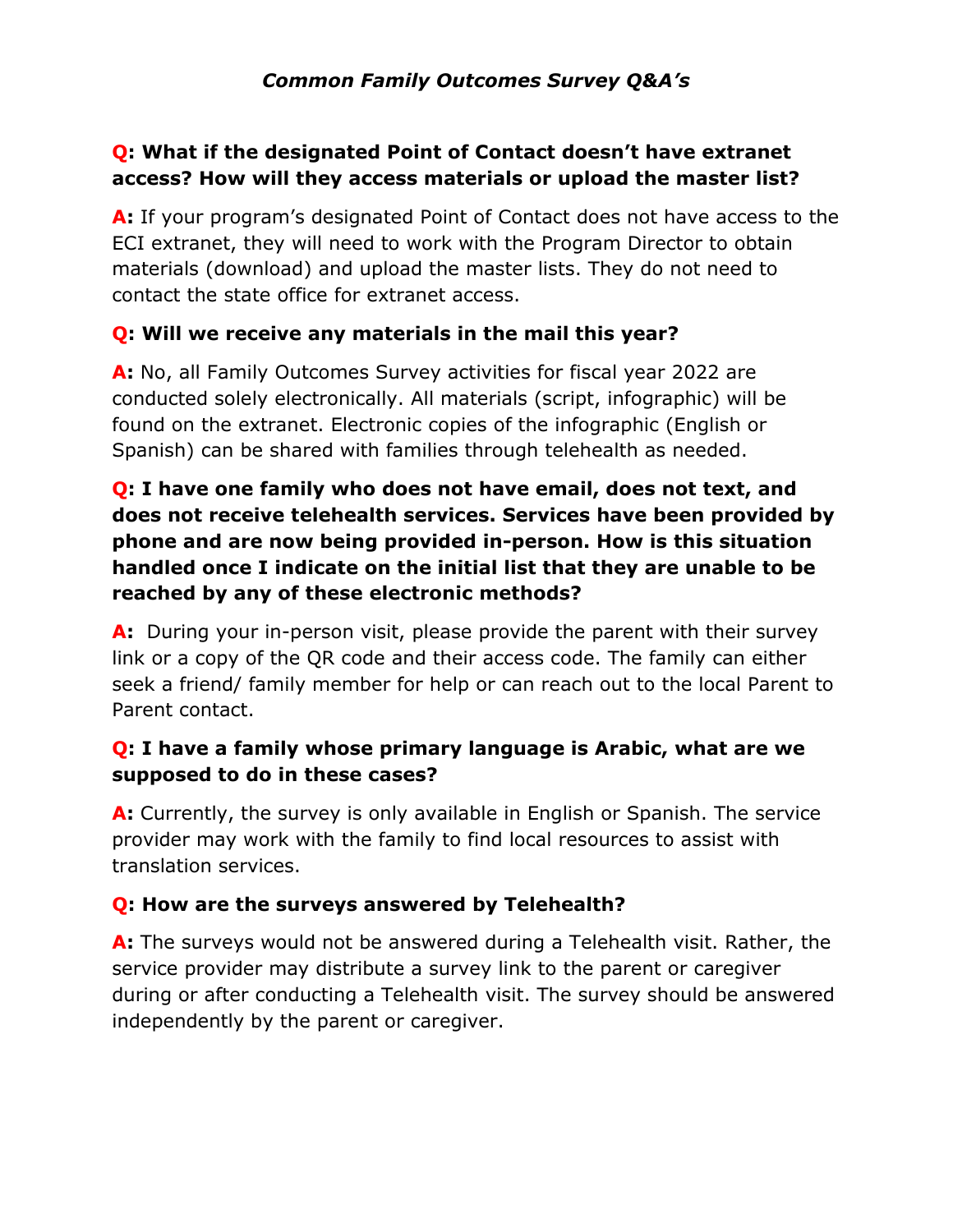## **Q: If the email address is incorrect on the initial Master List, do we change the email address on both the Master List and TKIDS?**

A: Yes, that would be helpful. Every family has a chance to be randomly selected for the annual Family Outcomes Survey, therefore some families may be selected again next year. Updating their email address on TKIDS will help ensure their information is accurate for next year's survey.

# **Q: When we verify our data in the Master List, do we upload our version to our program's Family Outcomes 2022 folder, or the Upload folder?**

**A:** You will need to upload the completed Master List to the "Upload Documents" folder.

# **Q: Is it mandatory for the families to answer the survey? What else can we do to "remind" families?**

**A:** No, the survey is not mandatory. The Family Outcomes Survey is completely voluntary for families. You can remind families to participate in the survey by reminding them to submit responses by July 15, 2022 during any telehealth or in-person visit or phone or text conversation. You should also show them the Family Outcomes Survey infographic and explain why their perspective matters to the ECI program. Please also reference the optional script available in your materials on the extranet.

# **Q: Do we send both the infographic and the link to the families?**

**A:** No. The infographic is embedded within the survey on the SurveyMonkey platform. When the family accesses their survey link, they will see the infographic on the same page they input their access code.

# **Q: Is telling the family about the survey or following up with the family TCM billable?**

**A:** No. The definition of TCM is a service that helps a family gain "access to the rights and procedural safeguards under IDEA Part C, and to needed medical, social, educational, developmental, and other appropriate services." Delivering the survey and discussing it with the family does not meet the criteria. Contact with the family should be documented but it is *not* billable.